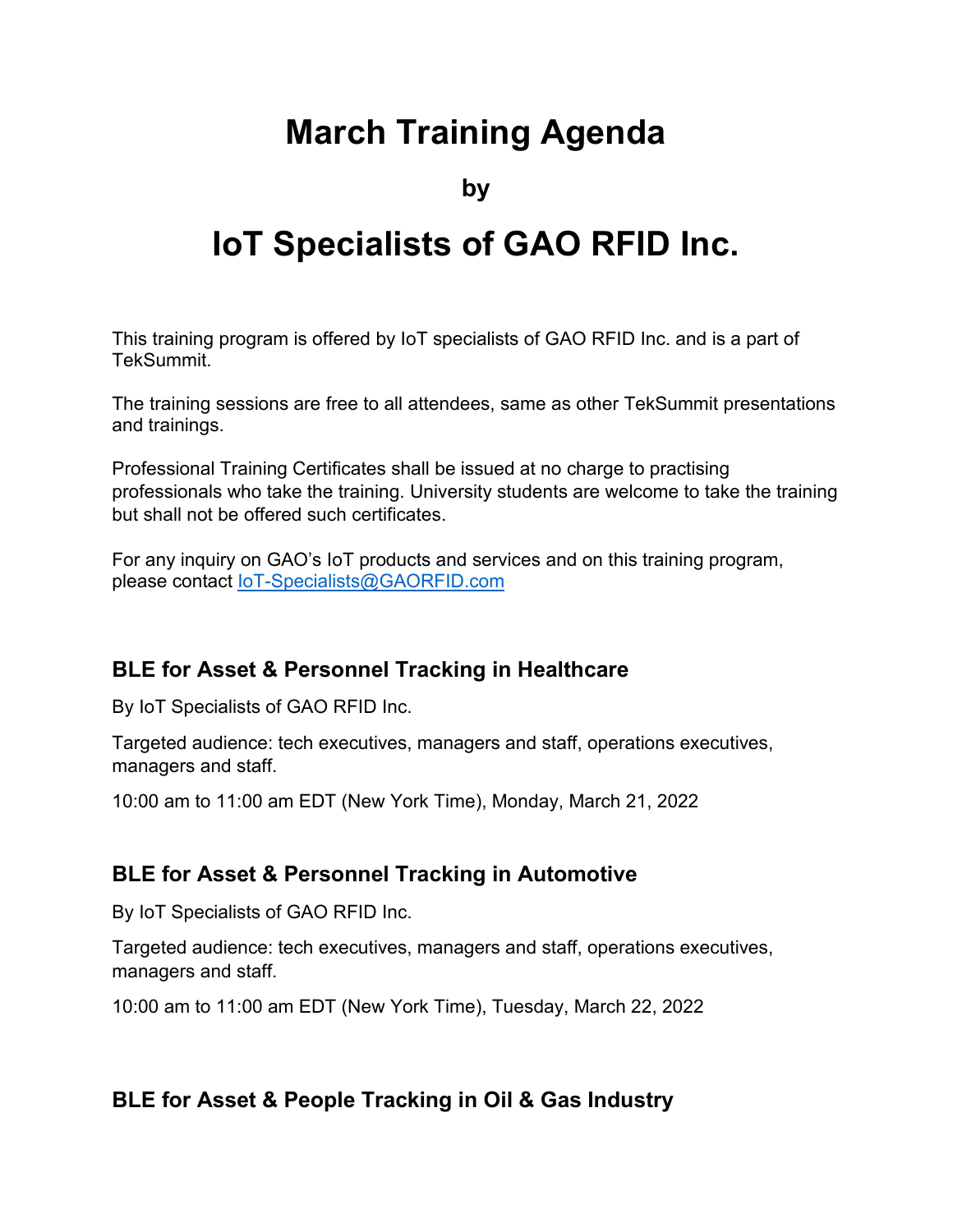By IoT Specialists of GAO RFID Inc.

10:00 am to 11:00 am EDT (New York Time), Wednesday, March 23, 2022

Targeted Attendees: tech executives, managers and staff, operations executives, managers and staff.

# **BLE for Asset & Personnel Tracking in Food Manufacturing**

By IoT Specialists of GAO RFID Inc.

Targeted audience: tech executives, managers and staff, operations executives, managers and staff.

10:00 am to 11:00 am EDT (New York Time), Thursday, March 24, 2022

# **BLE for Asset & People Tracking in Road Construction**

By IoT Specialists of GAO RFID Inc.

Targeted audience: tech executives, managers and staff, operations executives, managers and staff.

10:00 am to 11:00 am EDT (New York Time), Monday, March 28, 2022

# **BLE for Car Rental & Car Sharing**

By IoT Specialists of GAO RFID Inc.

Targeted audience: tech executives, managers and staff, operations executives, managers and staff.

10:00 am to 11:00 am EDT (New York Time), Tuesday, March 29, 2022

# **BLE for Mustering**

By IoT Specialists of GAO RFID Inc.

Targeted audience: tech executives, managers and staff, operations executives, managers and staff.